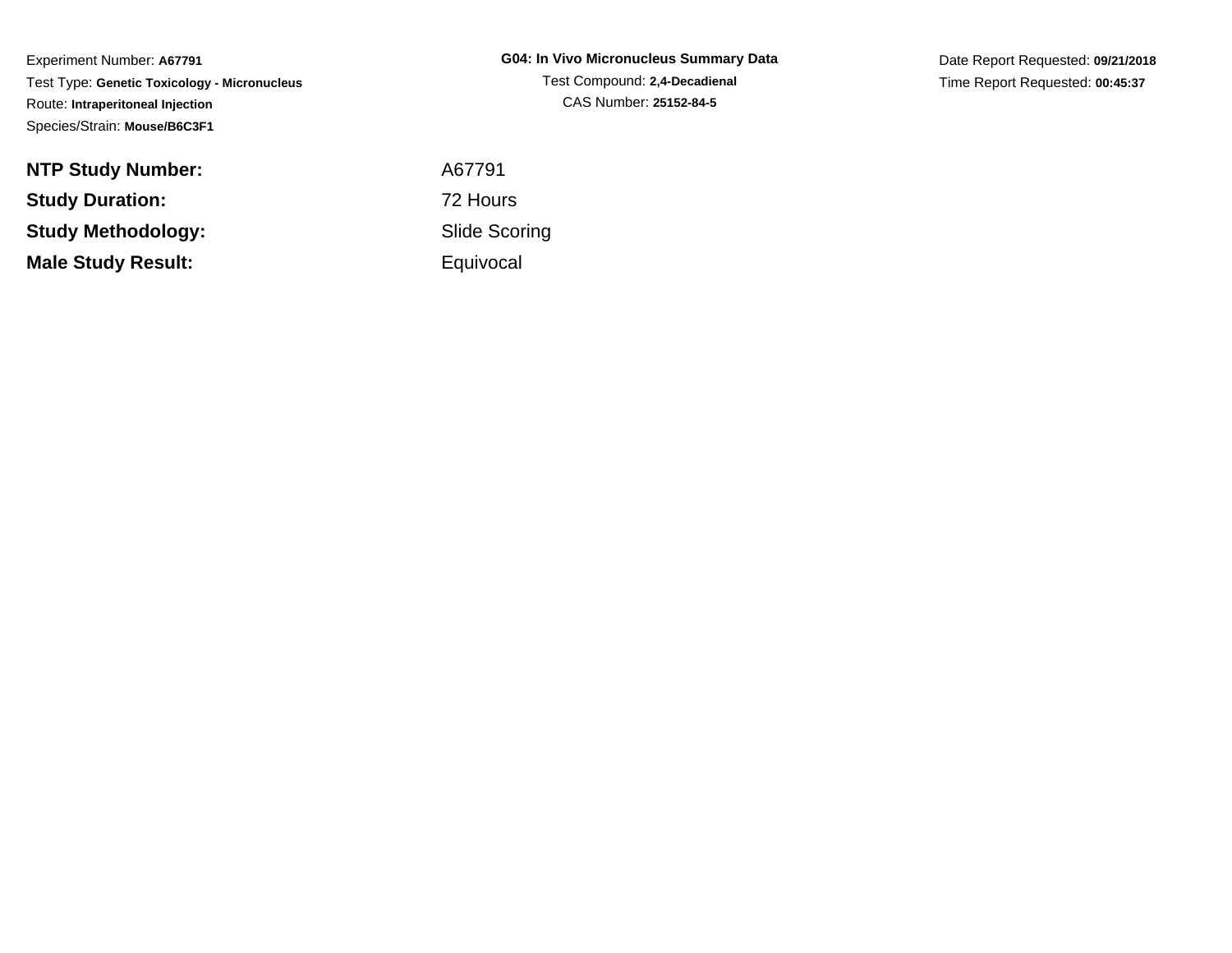| Tissue: Blood; Sex: Male; Number of Treatments: 1; Time interval between final treatment and cell sampling: 48 h |                    |                  |             |                 |  |  |  |
|------------------------------------------------------------------------------------------------------------------|--------------------|------------------|-------------|-----------------|--|--|--|
|                                                                                                                  | <b>MN PCE/1000</b> |                  |             | % PCE           |  |  |  |
| Dose (mg/kg)                                                                                                     | Ν                  | Mean $\pm$ SEM   | p-Value     | Mean $\pm$ SEM  |  |  |  |
| Vehicle Control <sup>1</sup>                                                                                     | 4                  | $2.13 \pm 0.55$  |             | $3.98 \pm 1.16$ |  |  |  |
| 400.0                                                                                                            | 5                  | $3.30 \pm 0.58$  | 0.0683      | $3.78 \pm 0.59$ |  |  |  |
| 600.0                                                                                                            | 5                  | $3.60 \pm 0.51$  | 0.0348      | $3.02 \pm 0.26$ |  |  |  |
| Trend p-Value                                                                                                    |                    | 0.0340           |             |                 |  |  |  |
| Positive Control <sup>2</sup>                                                                                    | 4                  | $10.63 \pm 0.72$ | $< 0.001$ * | $3.13 \pm 0.15$ |  |  |  |
| Trial Summary: Equivocal                                                                                         |                    |                  |             |                 |  |  |  |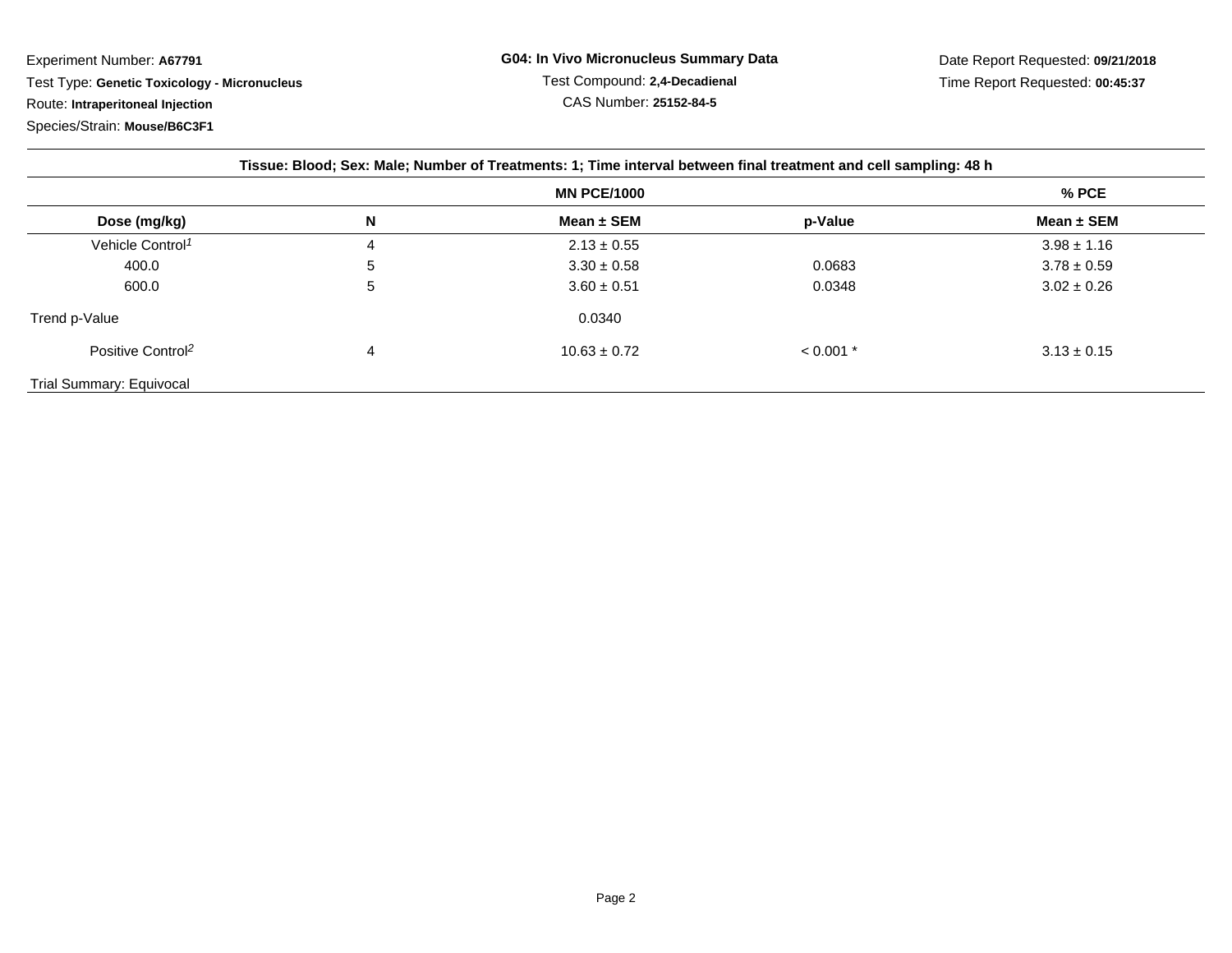Experiment Number: **A67791**Test Type: **Genetic Toxicology - Micronucleus**

Route: **Intraperitoneal Injection**

Species/Strain: **Mouse/B6C3F1**

| Tissue: Bone marrow; Sex: Male; Number of Treatments: 3; Time interval between final treatment and cell sampling: 24 h |                    |                 |            |                  |  |  |  |
|------------------------------------------------------------------------------------------------------------------------|--------------------|-----------------|------------|------------------|--|--|--|
|                                                                                                                        | <b>MN PCE/1000</b> |                 |            | $%$ PCE          |  |  |  |
| Dose (mg/kg)                                                                                                           | N                  | Mean $\pm$ SEM  | p-Value    | Mean $\pm$ SEM   |  |  |  |
| Vehicle Control <sup>1</sup>                                                                                           | 5                  | $1.20 \pm 0.37$ |            | $54.20 \pm 3.14$ |  |  |  |
| 25.0                                                                                                                   | 5                  | $0.60 \pm 0.19$ | 0.9214     | $56.90 \pm 1.54$ |  |  |  |
| 50.0                                                                                                                   | 5                  | $1.00 \pm 0.22$ | 0.6652     | $55.30 \pm 2.80$ |  |  |  |
| 100.0                                                                                                                  | 5                  | $1.40 \pm 0.24$ | 0.3473     | $53.30 \pm 2.84$ |  |  |  |
| 200.0                                                                                                                  | 4                  | $1.50 \pm 0.35$ | 0.2918     | $48.50 \pm 4.35$ |  |  |  |
| Trend p-Value                                                                                                          |                    | 0.0840          |            |                  |  |  |  |
| Positive Control <sup>2</sup>                                                                                          | 5                  | $3.00 \pm 0.42$ | $0.0027$ * | $58.50 \pm 1.96$ |  |  |  |
| <b>Trial Summary: Equivocal</b>                                                                                        |                    |                 |            |                  |  |  |  |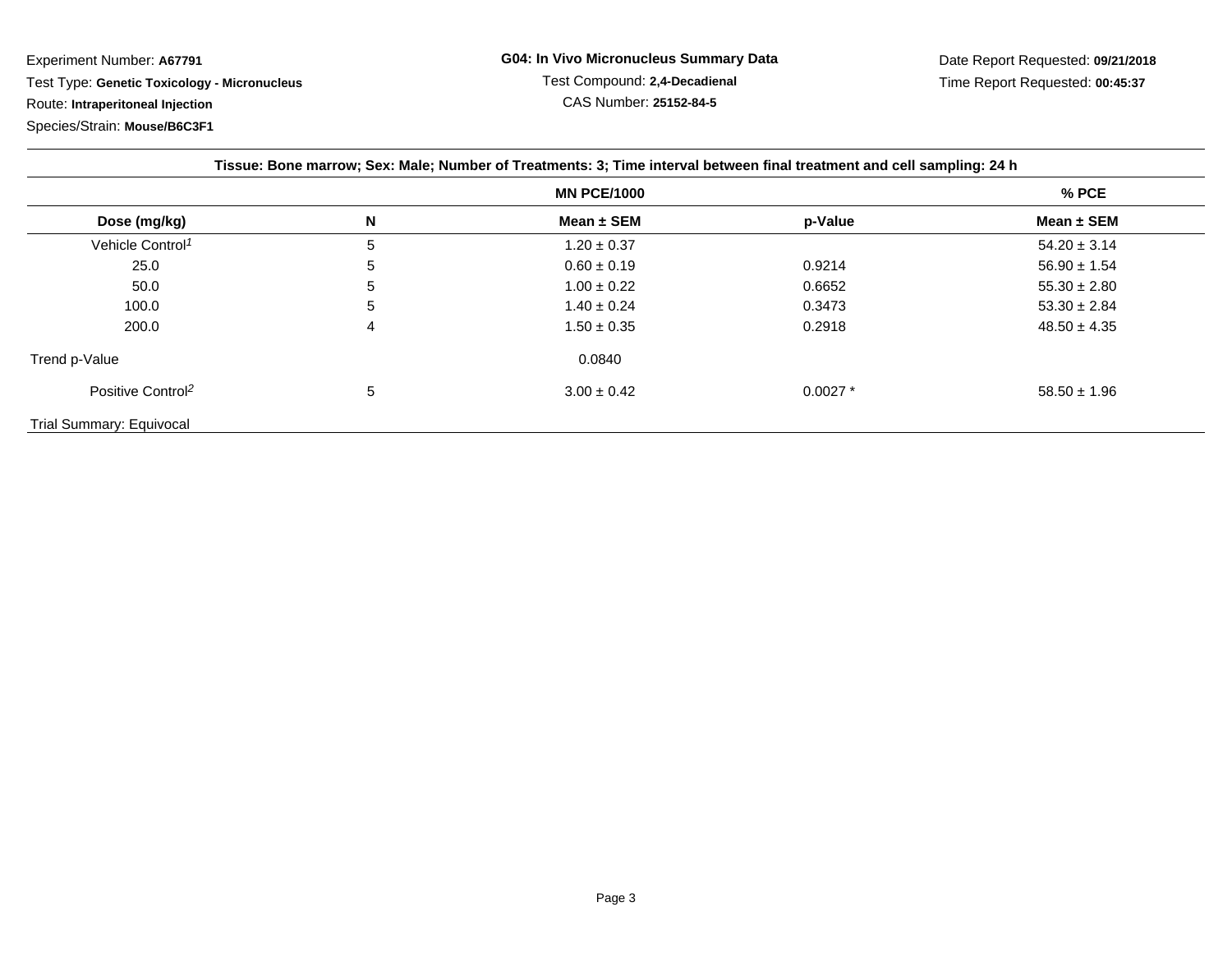| Tissue: Bone marrow; Sex: Male; Number of Treatments: 1; Time interval between final treatment and cell sampling: 48 h |                    |                 |             |                  |  |  |  |
|------------------------------------------------------------------------------------------------------------------------|--------------------|-----------------|-------------|------------------|--|--|--|
|                                                                                                                        | <b>MN PCE/1000</b> |                 |             | $%$ PCE          |  |  |  |
| Dose (mg/kg)                                                                                                           | N                  | Mean $\pm$ SEM  | p-Value     | Mean $\pm$ SEM   |  |  |  |
| Vehicle Control <sup>1</sup>                                                                                           | 5                  | $0.60 \pm 0.10$ |             | $58.80 \pm 4.53$ |  |  |  |
| 400.0                                                                                                                  | 5                  | $0.70 \pm 0.30$ | 0.3907      | $40.20 \pm 3.70$ |  |  |  |
| 600.0                                                                                                                  | 5                  | $2.10 \pm 0.29$ | $0.0019*$   | $32.20 \pm 3.67$ |  |  |  |
| Trend p-Value                                                                                                          |                    | $0.0030*$       |             |                  |  |  |  |
| Positive Control <sup>2</sup>                                                                                          | 5                  | $3.50 \pm 0.71$ | $< 0.001$ * | $51.50 \pm 5.65$ |  |  |  |
| Trial Summary: Equivocal                                                                                               |                    |                 |             |                  |  |  |  |